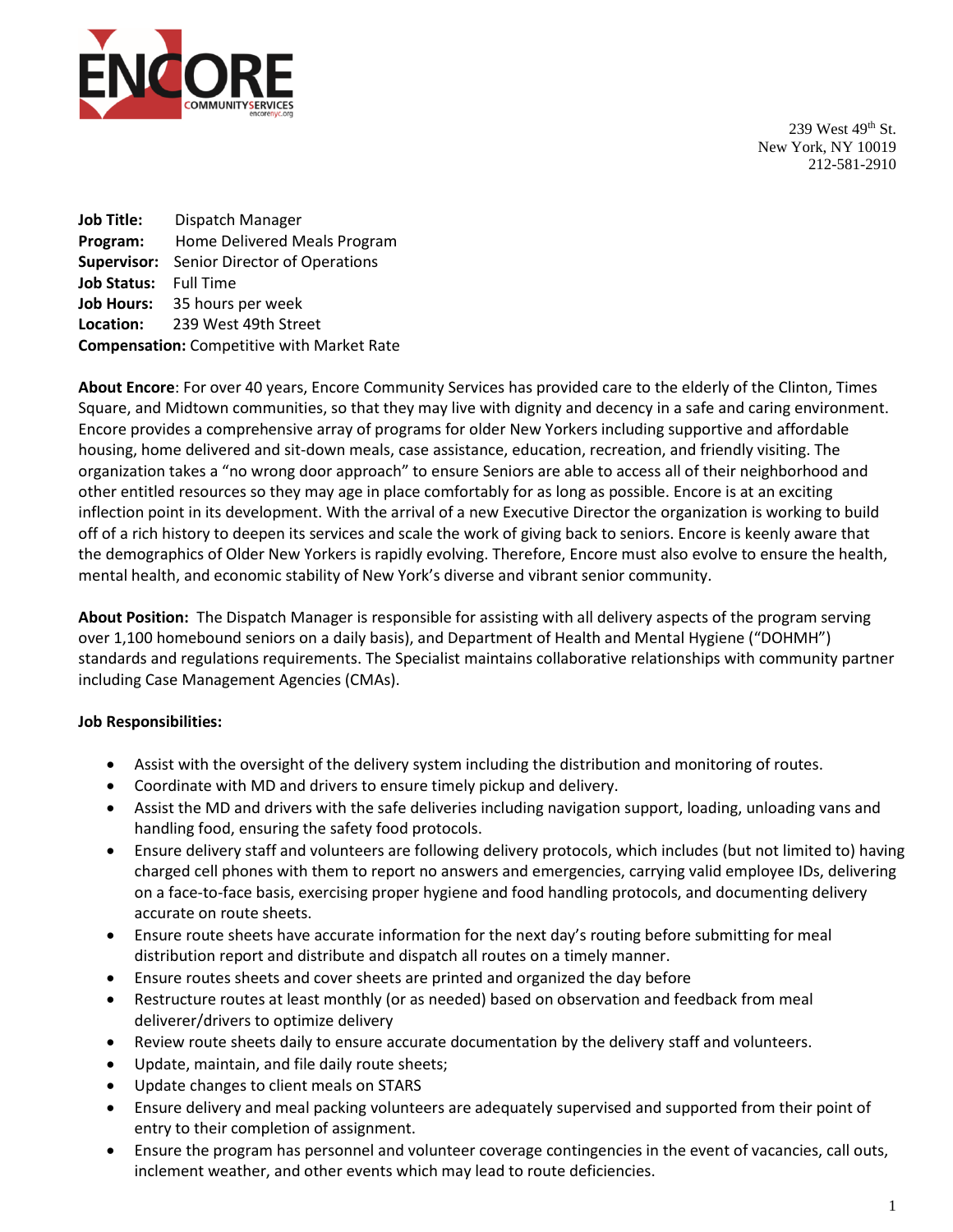

239 West 49th St. New York, NY 10019 212-581-2910

- Meet with Lead Meal Packer and Lead Driver on a weekly basis to continually streamline and improve meal delivery operations
- Provide proper orientation to all Meal Deliverers, Meal Packers, and Volunteers
- Coordinate with MD, drivers, and management to schedule and host meetings monthly.
- Maintain inventory of all equipment/supplies needed for the delivery system.
- Monitor, assess, mitigate, and resolve issues which both directly and indirectly impact the delivery system.
- Ensure holiday and emergency boxes properly stored and delivered in a timely manner.
- Assist in responding to No Answer calls and reports of "No Answer" to the case Management Agencies, and coordinate redelivery.
- Create and deploy client notification letter and welcome packets.
- Provide coverage during staff shortage and emergency situations, which includes (but not limited to) delivery and meal packing coverage.
- In emergency situations, respond to the scene, provide leadership, resolve problems, and involve support as needed.
- Properly document incident reports based on Encore's and DFTA's incident reporting protocols
- Assist with special projects and other duties assigned by the Senior Director of Operations

## **Personnel Management**

- Supervise the Dispatch Specialist, Meal Deliverers, and Meal Packers who will assist with dispatch related responsibilities
- Keep track of packing and delivery staff time through Paychex and monitor Annual Leave/Sick Days balances to ensure efficient utilization of staff;
- Conduct monthly in-service training sessions with packing and delivery staff and oversee the training curriculum;
- Conduct annual job performance evaluations for all direct staff

## **Required Qualifications:**

- HS Diploma or 2 years relevant experience in field;
- Valid New York City Food Protection Certificate;
- Excellent management skills;
- Excellent computer skills and a proficiency in MS Word and Excel; basic knowledge of Access;
- Excellent customer service skills and a sense of compassion, understanding and empathy for the elderly population;
- Strong written and verbal communication skills; excellent community engagement skills;
- Self-starter with strong organizational, planning, time management skills, and ability to think proactively and ability to take a solution-focused approach to problem solving;
- Good leadership abilities and ability to work well with others;
- Ability to work with minimal supervision;
- Ability to maintain confidentiality;
- Flexible and willing/able to cover during emergencies, including (but not limited to) Winter/Snow storm, hurricanes, and other unforeseen emergency situations;
- Have the ability to lift and carry heavy objects a minimum of 50 pounds, including cases of fresh, frozen or canned food items, packed delivery bags as well as filled commercial grade pots or trays in and out of ovens;
- Have the ability to stand for a long period of time both for meal packing and delivery route distribution;
- Must be able to work Saturdays and work after business hours (past 5:30 pm) as needed.